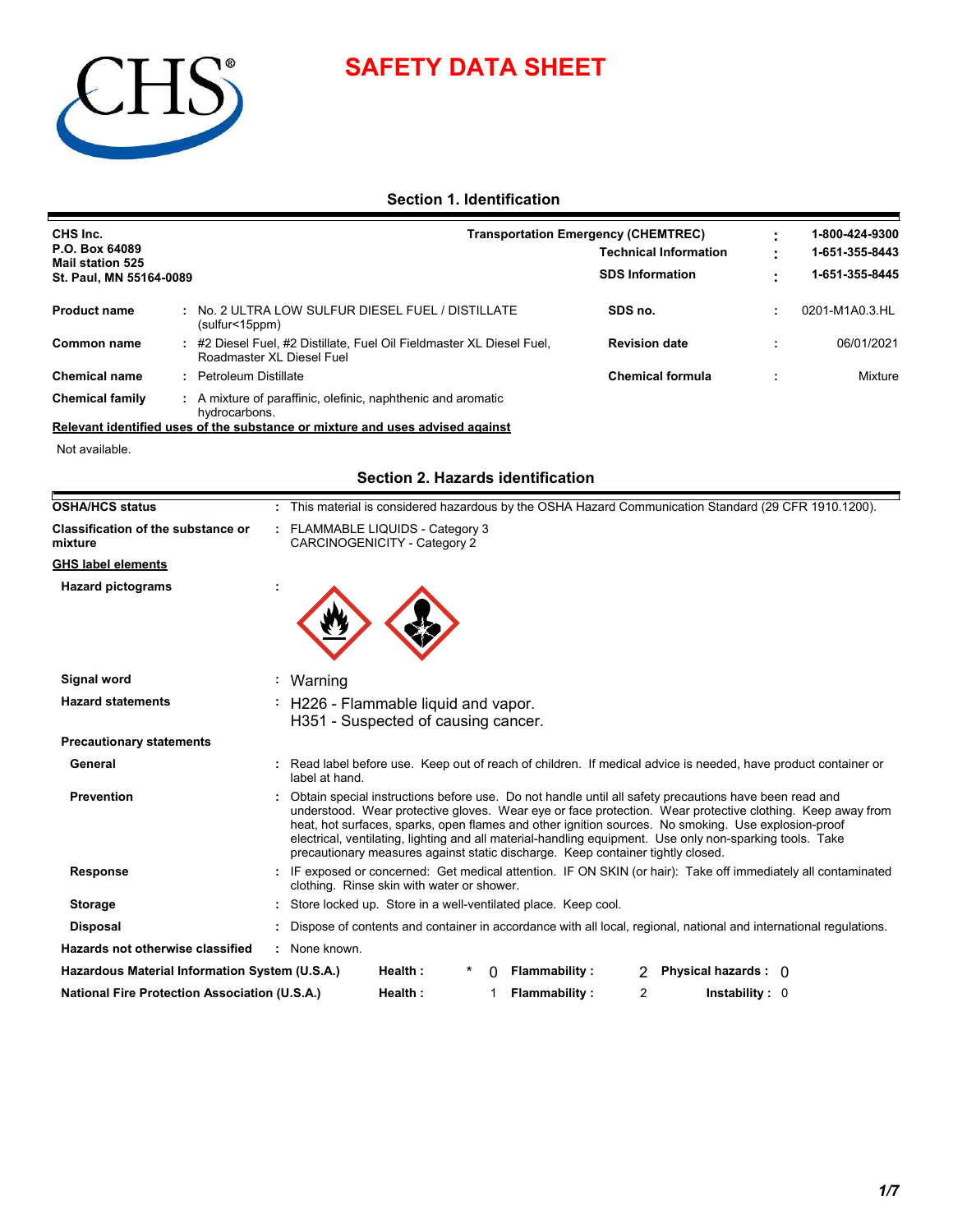#### **Section 3. Composition/information on ingredients**

| Ingredient name               |                                                                                               | $\frac{9}{6}$ | l CAS number |
|-------------------------------|-----------------------------------------------------------------------------------------------|---------------|--------------|
| Other means of identification | #2 Diesel Fuel, #2 Distillate, Fuel Oil Fieldmaster XL Diesel Fuel, Roadmaster XL Diesel Fuel |               |              |
| <b>Chemical name</b>          | Petroleum Distillate                                                                          |               |              |
| Substance/mixture             | Mixture                                                                                       |               |              |
|                               |                                                                                               |               |              |

| Tingredient name    | 70         | ⊦∪A5 number   |
|---------------------|------------|---------------|
| Fuels, diesel, No 2 | ≥90        | 68476-34-6    |
| Ethylbenzene        | $\leq 0.3$ | 100-41-4      |
| Naphthalene         | < 0.25     | $91 - 20 - 3$ |

Any concentration shown as a range is to protect confidentiality or is due to batch variation.

**There are no additional ingredients present which, within the current knowledge of the supplier and in the concentrations applicable, are classified as hazardous to health or the environment and hence require reporting in this section.**

#### **Occupational exposure limits, if available, are listed in Section 8.**

#### **Section 4. First aid measures**

#### **Ingestion blue computer of the state of the symbology of the symbology of the state of the state of the state of the state of the state of the state of the state of the state of the state of the state of the state of th** If material comes in contact with the eyes, immediately wash the eyes with large amounts of water for 15 **:** minutes, occasionally lifting the lower and upper lids. Get medical attention. If the material comes in contact with the skin, wash the contaminated skin with soap and water promptly. If the **:** material penetrates through clothing, remove the clothing and wash the skin with soap and water promptly. If irritation persists after washing, get medical attention immediately. If person breathes in large amounts of material, move the exposed person to fresh air at once. If breathing has **:** stopped, perform artificial respiration. Keep the person warm and at rest. Get medical attention as soon as possible. **Eye contact Skin contact Inhalation Protection of first-aiders :** No action shall be taken involving any personal risk or without suitable training. It may be dangerous to the person providing aid to give mouth-to-mouth resuscitation. **Notes to physician :** Treat symptomatically. Contact poison treatment specialist immediately if large quantities have been ingested or inhaled. **Description of necessary first aid measures Specific treatments :** No specific treatment. **Most important symptoms/effects, acute and delayed Inhalation :** No known significant effects or critical hazards. **Ingestion :** No known significant effects or critical hazards. **Skin contact in the contact :** No known significant effects or critical hazards. **Eye contact :** No known significant effects or critical hazards. **Over-exposure signs/symptoms Skin contact Ingestion Inhalation Adverse symptoms may include the following: respiratory tract irritation, coughing.**  $\blacksquare$ No known significant effects or critical hazards. **:** Adverse symptoms may include the following: irritation, redness. **: Eye contact :** Adverse symptoms may include the following: pain or irritation, watering, redness. **Potential acute health effects See toxicological information (Section 11) Indication of immediate medical attention and special treatment needed, if necessary Section 5. Fire-fighting measures Extinguishing media**

| Suitable extinguishing media<br>Unsuitable extinguishing media                         | Use water spray to cool fire exposed surfaces and to protect personnel. Foam, dry chemical or<br>water spray (fog) to extinguish fire.<br>Do not use water jet or water-based fire extinguishers.                                                                                                                                                                                                                                                                                                                                                                                   |
|----------------------------------------------------------------------------------------|-------------------------------------------------------------------------------------------------------------------------------------------------------------------------------------------------------------------------------------------------------------------------------------------------------------------------------------------------------------------------------------------------------------------------------------------------------------------------------------------------------------------------------------------------------------------------------------|
| Specific hazards arising from the chemical<br>Hazardous thermal decomposition products | Vapors are heavier than air and may travel along the ground to a source of ignition (pilot light,<br>heater, electric motor) some distance away. Containers, drums (even empty) can explode when<br>heat (welding, cutting, etc.) is applied.<br>No specific data.                                                                                                                                                                                                                                                                                                                  |
|                                                                                        |                                                                                                                                                                                                                                                                                                                                                                                                                                                                                                                                                                                     |
| Special protective actions for fire-fighters                                           | Water may be ineffective on flames, but should be used to keep fire-exposed containers cool.<br>Water or foam sprayed into container of hot burning product could cause frothing and endanger<br>fire fighters. Large fires, such as tank fires, should be fought with caution. If possible, pump the<br>contents from the tank and keep adjoining structures cool with water. Avoid spreading burning<br>liquid with water used for cooling purposes. Do not flush down public sewers. Avoid inhalation of<br>vapors. Firefighters should wear self-contained breathing apparatus. |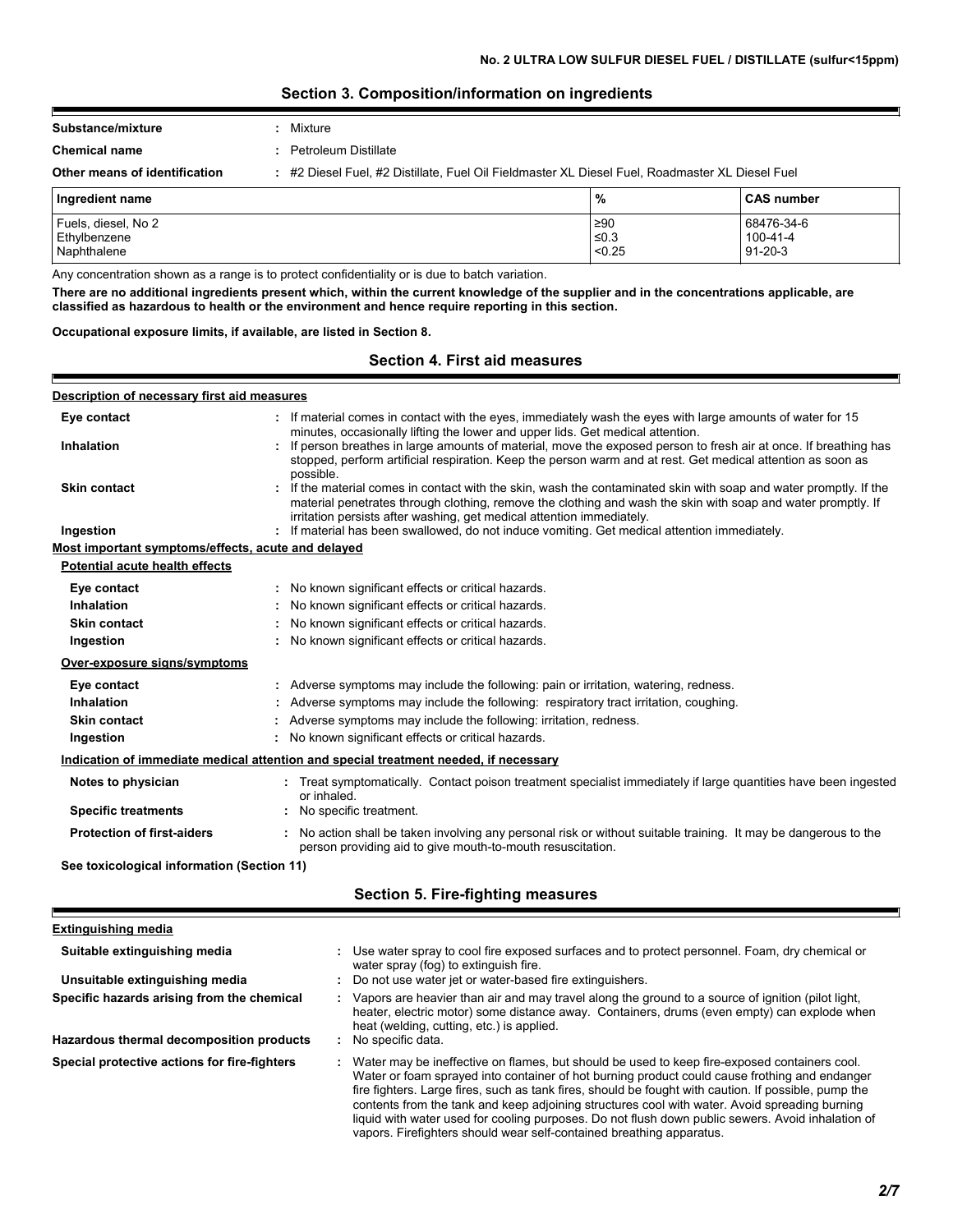#### **No. 2 ULTRA LOW SULFUR DIESEL FUEL / DISTILLATE (sulfur<15ppm)**

**Special protective equipment for fire-fighters :**

Fire-fighters should wear appropriate protective equipment and self-contained breathing apparatus (SCBA) with a full face-piece operated in positive pressure mode.

#### **Section 6. Accidental release measures**

#### **Personal precautions, protective equipment and emergency procedures**

**:** Keep unnecessary and unprotected personnel from entering. Avoid breathing vapor or mist. Provide adequate ventilation. Wear appropriate respirator when ventilation is inadequate. Put on appropriate personal protective equipment. **For non-emergency personnel**

# **Example 1 Methods and materials for containment and cleaning up**<br>**Spill :** Contain with dike

**Spill**

Contain with dikes or absorbent to prevent migration to sewers/streams. Take up small spill with dry chemical absorbent; large spills may require pump or vacuum prior to absorbent. May require excavation of severely contaminated soil.

#### **Section 7. Handling and storage**

| <b>Precautions for safe handling</b>                            |                                                                                                                                                                                                                                                                                                                                                                                                                                                          |
|-----------------------------------------------------------------|----------------------------------------------------------------------------------------------------------------------------------------------------------------------------------------------------------------------------------------------------------------------------------------------------------------------------------------------------------------------------------------------------------------------------------------------------------|
| <b>Protective measures</b>                                      | : Put on appropriate personal protective equipment (see Section 8). Do not get in eyes or on skin or clothing.<br>Do not breathe vapor or mist. Do not ingest. Use only with adequate ventilation. Wear appropriate respirator<br>when ventilation is inadequate.                                                                                                                                                                                        |
| Advice on general occupational<br>hygiene                       | Eating, drinking and smoking should be prohibited in areas where this material is handled, stored and<br>processed. Workers should wash hands and face before eating, drinking and smoking.                                                                                                                                                                                                                                                              |
| Conditions for safe storage,<br>including any incompatibilities | : Do not store above the following temperature: $113^{\circ}$ C (235.4 $^{\circ}$ F). Odorous and toxic fumes may form from the<br>decomposition of this product if stored at excessive temperatures for extended periods of time. Store in<br>accordance with local regulations. Store in a dry, cool and well-ventilated area, away from incompatible<br>materials (see Section 10). Use appropriate containment to avoid environmental contamination. |

#### **Section 8. Exposure controls/personal protection**

#### **Control parameters**

#### **Occupational exposure limits**

| Ingredient name                  | <b>Exposure limits</b>                                                                                                                                         |
|----------------------------------|----------------------------------------------------------------------------------------------------------------------------------------------------------------|
| Fuels, diesel, No 2              | ACGIH TLV (United States, 3/2017). Absorbed through skin.                                                                                                      |
|                                  | TWA: 100 mg/m <sup>3</sup> , (measured as total hydrocarbons) 8 hours. Form:                                                                                   |
|                                  | Inhalable fraction and vapor                                                                                                                                   |
| Ethylbenzene                     | ACGIH TLV (United States, 3/2017).                                                                                                                             |
|                                  | TWA: 20 ppm 8 hours.                                                                                                                                           |
|                                  | NIOSH REL (United States, 10/2016).                                                                                                                            |
|                                  | TWA: 100 ppm 10 hours.                                                                                                                                         |
|                                  | TWA: 435 mg/m <sup>3</sup> 10 hours.                                                                                                                           |
|                                  | STEL: 125 ppm 15 minutes.                                                                                                                                      |
|                                  | STEL: 545 mg/m <sup>3</sup> 15 minutes.                                                                                                                        |
|                                  | OSHA PEL (United States, 6/2016).                                                                                                                              |
|                                  | TWA: 100 ppm 8 hours.                                                                                                                                          |
|                                  | TWA: $435 \text{ mg/m}^3$ 8 hours.                                                                                                                             |
| Naphthalene                      | ACGIH TLV (United States, 3/2017). Absorbed through skin.                                                                                                      |
|                                  | TWA: 10 ppm 8 hours.                                                                                                                                           |
|                                  | TWA: $52 \text{ mg/m}^3$ 8 hours.                                                                                                                              |
|                                  | NIOSH REL (United States, 10/2016).                                                                                                                            |
|                                  | TWA: 10 ppm 10 hours.                                                                                                                                          |
|                                  | TWA: 50 mg/m <sup>3</sup> 10 hours.                                                                                                                            |
|                                  | STEL: 15 ppm 15 minutes.                                                                                                                                       |
|                                  | STEL: 75 mg/m <sup>3</sup> 15 minutes.                                                                                                                         |
|                                  | OSHA PEL (United States, 6/2016).                                                                                                                              |
|                                  | TWA: 10 ppm 8 hours.                                                                                                                                           |
|                                  | TWA: 50 mg/m <sup>3</sup> 8 hours.                                                                                                                             |
| Appropriate engineering controls | Use only with adequate ventilation.                                                                                                                            |
| Environmental exposure controls  | Emissions from ventilation or work process equipment should be checked to ensure they comply with the<br>requirements of environmental protection legislation. |
| Individual protection measures   |                                                                                                                                                                |

**Hand protection 1988 :** 4 - 8 hours (breakthrough time): Nitrile gloves.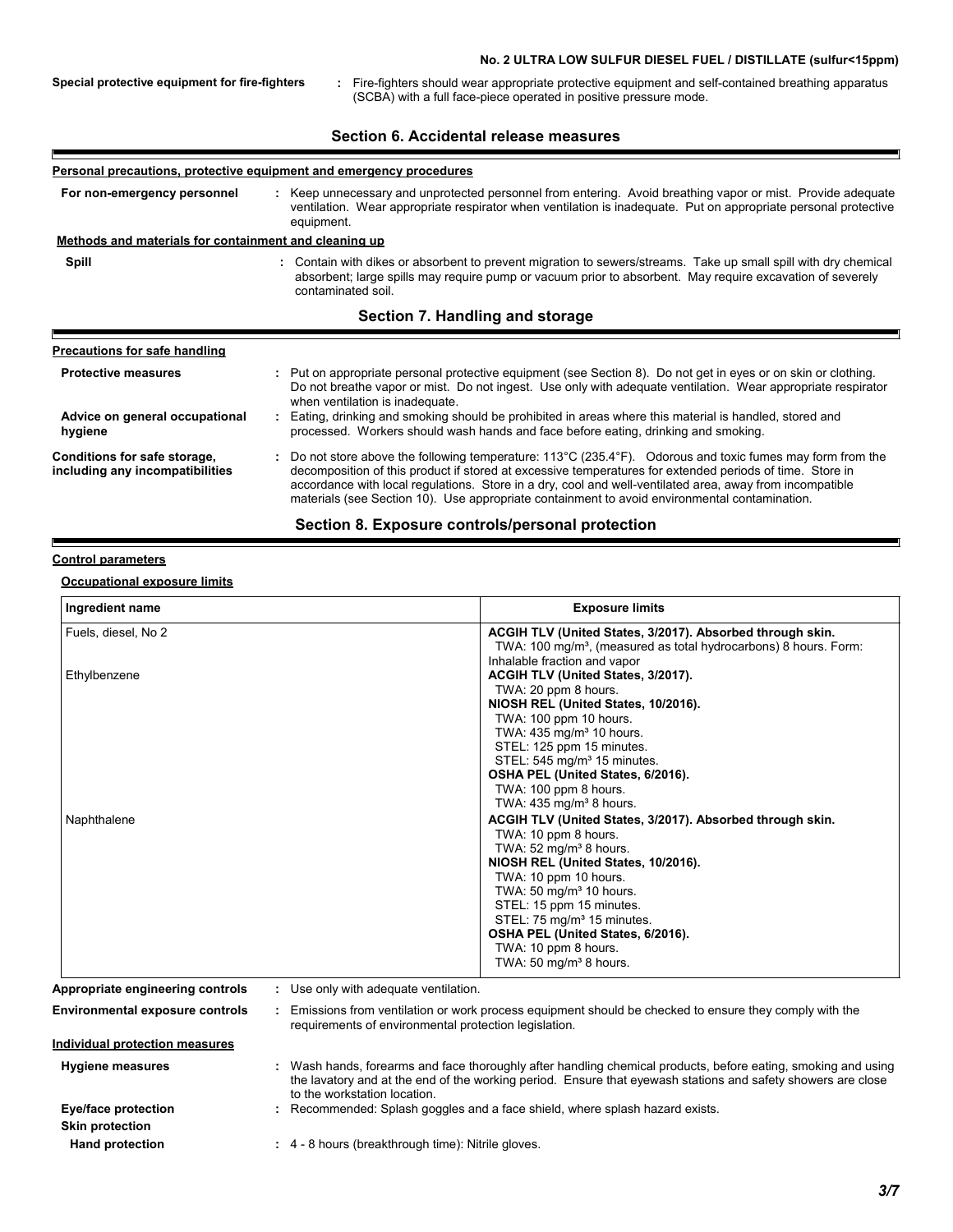#### **No. 2 ULTRA LOW SULFUR DIESEL FUEL / DISTILLATE (sulfur<15ppm)**

- 
- **Other skin protection :** Recommended: Impervious boots.
- If ventilation is inadequate, use a NIOSH-certified respirator with an organic vapor cartridge and P95 particulate **Respiratory protection : Body protection :** Recommended: Long sleeved coveralls. filter.

| <b>Appearance</b>               |                                                                   | <b>Relative density</b>              | : 0.85                                                               |
|---------------------------------|-------------------------------------------------------------------|--------------------------------------|----------------------------------------------------------------------|
| <b>Physical state</b>           | : Liquid. [Mobile liquid.]                                        | <b>Evaporation rate</b>              | : Not available.                                                     |
| Color                           | : Clear yellow. Red.                                              | <b>Solubility</b>                    | : Insoluble in the following materials: cold water<br>and hot water. |
| Odor                            | : Characteristic. Hydrocarbon.                                    | Solubility in water                  | : Insoluble                                                          |
| Odor threshold                  | : Not available.                                                  | Partition coefficient: n-            | : Not available.                                                     |
| pH                              | : Not available.                                                  | octanol/water                        |                                                                      |
| <b>Melting point</b>            | : Not available.                                                  | <b>Auto-ignition</b><br>temperature  | : Not available.                                                     |
| <b>Boiling point</b>            | : 157.22 to 343.33 °C (315 to 650 °F)                             | <b>Decomposition</b><br>temperature  | : Not available.                                                     |
| Flash point                     | : Closed cup: $60^{\circ}$ C (140 $^{\circ}$ F) [Pensky-Martens.] | <b>SADT</b>                          | : Not available.                                                     |
| Flammability                    | : Not available.                                                  | <b>Viscosity</b>                     | : Not available.                                                     |
| Lower and upper                 | : Not available.                                                  | Vapor pressure                       | : Not available.                                                     |
| explosive (flammable)<br>limits |                                                                   | Vapor density                        | : $>3$ [Air = 1]                                                     |
|                                 |                                                                   | Section 10. Stability and reactivity |                                                                      |

#### **Section 9. Physical and chemical properties**

| <b>Chemical stability</b>          | : The product is stable.                                                                                                                                                                                                                |
|------------------------------------|-----------------------------------------------------------------------------------------------------------------------------------------------------------------------------------------------------------------------------------------|
| Possibility of hazardous reactions | : Under normal conditions of storage and use, hazardous reactions will not occur.                                                                                                                                                       |
|                                    |                                                                                                                                                                                                                                         |
| <b>Conditions to avoid</b>         | : Avoid all possible sources of ignition (spark or flame). Do not pressurize, cut, weld, braze, solder, drill, grind or<br>expose containers to heat or sources of ignition. Do not allow vapor to accumulate in low or confined areas. |
| Incompatible materials             | : Reactive or incompatible with the following materials: Strong oxidizing agents.                                                                                                                                                       |
| Hazardous decomposition products   | Under normal conditions of storage and use, hazardous decomposition products should not be produced.                                                                                                                                    |

## **Section 11. Toxicological information**

#### **Information on toxicological effects**

#### **Acute toxicity**

E

| Product/ingredient name | Result      | <b>Species</b> | <b>Dose</b> | <b>Exposure</b> |
|-------------------------|-------------|----------------|-------------|-----------------|
| Ethylbenzene            | LD50 Dermal | Rabbit         | >5000 mg/kg |                 |
|                         | LD50 Oral   | Rat            | 3500 mg/kg  |                 |
| Naphthalene             | LD50 Dermal | Rabbit         | $>20$ g/kg  |                 |
|                         | LD50 Oral   | Rat            | 490 mg/kg   |                 |

#### **Irritation/Corrosion**

| Product/ingredient name | Result                 | <b>Species</b> | <b>Score</b> | <b>Exposure</b>  | <b>Observation</b> |
|-------------------------|------------------------|----------------|--------------|------------------|--------------------|
| <b>Biphenvl</b>         | Eyes - Mild irritant   | Rabbit         |              | 100 ma           |                    |
|                         | Skin - Severe irritant | Rabbit         |              | 24 hours 500 µL  |                    |
| Naphthalene             | Skin - Mild irritant   | Rabbit         |              | 495 ma           |                    |
|                         | Skin - Severe irritant | Rabbit         |              | 24 hours 0.05 mL |                    |

#### **Sensitization**

**Skin :** There is no data available.

**Respiratory :** There is no data available. There is no data available.

**Mutagenicity**

There is no data available.

#### **Carcinogenicity**

**Classification**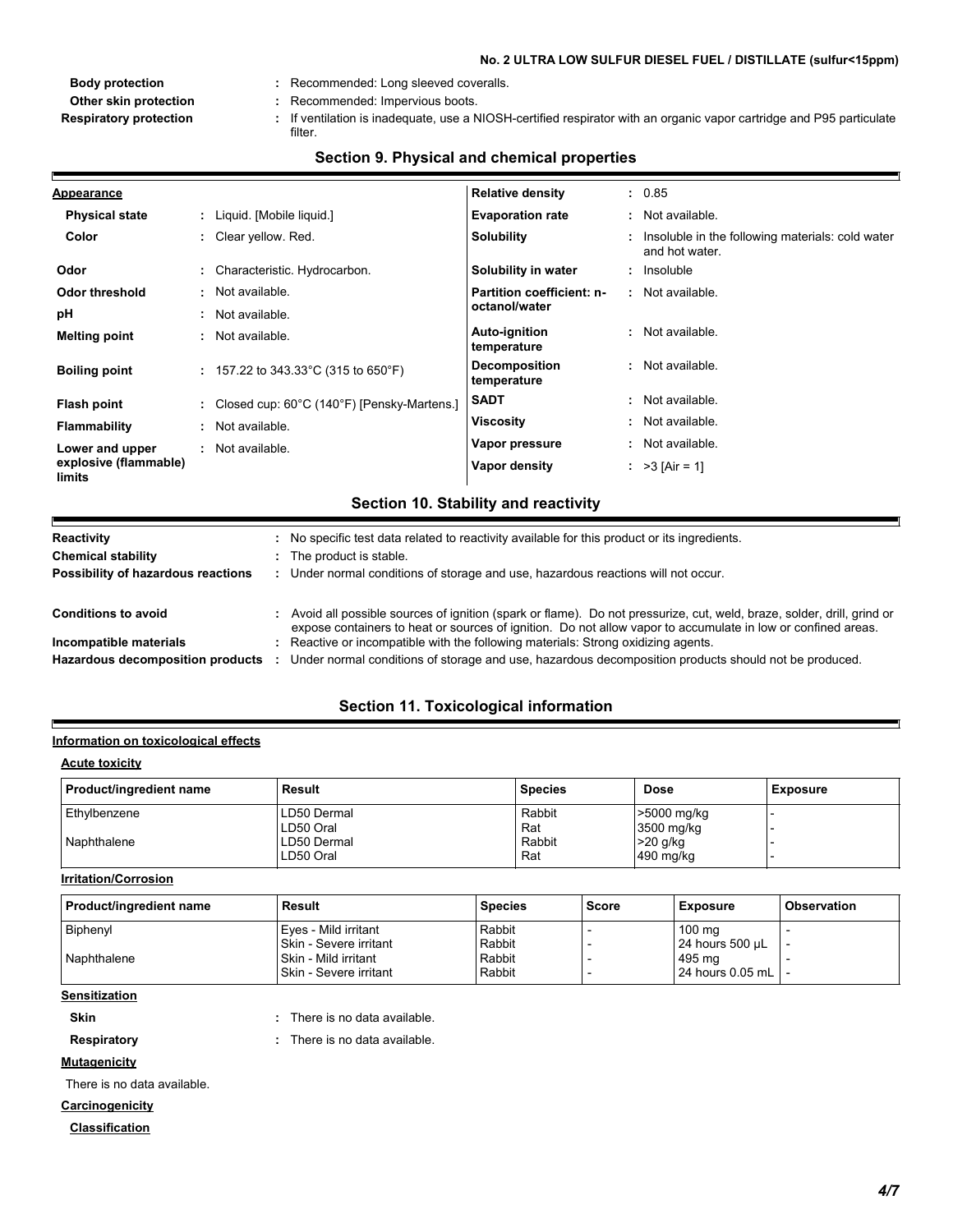#### **No. 2 ULTRA LOW SULFUR DIESEL FUEL / DISTILLATE (sulfur<15ppm)**

| <b>Product/ingredient name</b> | <b>OSHA</b> | <b>IARC</b> | <b>NTP</b>                                       |
|--------------------------------|-------------|-------------|--------------------------------------------------|
| Ethylbenzene<br>Naphthalene    |             | 2B<br>2B    | Reasonably anticipated to be a human carcinogen. |

#### **Reproductive toxicity**

There is no data available.

#### **Teratogenicity**

There is no data available.

#### **Specific target organ toxicity (single exposure)**

There is no data available.

#### **Specific target organ toxicity (repeated exposure)**

| <b>Name</b>  | Category | Route of exposure | <b>Target organs</b> |
|--------------|----------|-------------------|----------------------|
| Ethylbenzene | Category | Not determined    | hearing organs       |

#### **Aspiration hazard**

| <b>Name</b>  | Result                         |
|--------------|--------------------------------|
| Ethylbenzene | ASPIRATION HAZARD - Category 1 |

#### **Information on the likely routes of :** Dermal contact. Eye contact. Inhalation. Ingestion. **exposure**

### **Section 12. Ecological information**

#### **Toxicity**

E

| Product/ingredient name | Result                             | <b>Species</b>                           | <b>Exposure</b> |
|-------------------------|------------------------------------|------------------------------------------|-----------------|
| Ethylbenzene            | Acute EC50 13300 µg/L Fresh water  | Crustaceans - Artemia sp. - Nauplii      | 48 hours        |
|                         | Acute LC50 13900 µg/L Fresh water  | Daphnia - Daphnia magna - Neonate        | 48 hours        |
| Naphthalene             | Acute EC50 1600 µg/L Fresh water   | Daphnia - Daphnia magna - Neonate        | 48 hours        |
|                         | Acute LC50 2350 µg/L Marine water  | Crustaceans - Palaemonetes pugio         | 48 hours        |
|                         | Acute LC50 213 µg/L Fresh water    | Fish - Melanotaenia fluviatilis - Larvae | 96 hours        |
|                         | Chronic NOEC 0.5 mg/L Marine water | Crustaceans - Uca pugnax - Adult         | 3 weeks         |
|                         | Chronic NOEC 1.5 mg/L Fresh water  | Fish - Oreochromis mossambicus           | 60 days         |

#### **Persistence and degradability**

There is no data available.

#### **Bioaccumulative potential**

| <b>Product/ingredient name</b>                                                                                                                                                                                                        | $LogP_{ow}$                                         | <b>BCF</b>                          | <b>Potential</b> |
|---------------------------------------------------------------------------------------------------------------------------------------------------------------------------------------------------------------------------------------|-----------------------------------------------------|-------------------------------------|------------------|
| Fuels, diesel, No 2                                                                                                                                                                                                                   | >3.3                                                |                                     | low              |
| Ethylbenzene                                                                                                                                                                                                                          | 3.6                                                 |                                     | low              |
| Naphthalene                                                                                                                                                                                                                           | 3.4                                                 | 36.5 to 168                         | low              |
| Mobility in soil                                                                                                                                                                                                                      |                                                     |                                     |                  |
| Soil/water partition coefficient $(K_{\text{oc}})$                                                                                                                                                                                    | : There is no data available.                       |                                     |                  |
| Other adverse effects                                                                                                                                                                                                                 | : No known significant effects or critical hazards. |                                     |                  |
|                                                                                                                                                                                                                                       |                                                     | Section 13. Disposal considerations |                  |
| : Disposal of this product, solutions and any by-products should comply with the requirements of environmental<br><b>Disposal methods</b><br>protection and waste disposal legislation and any regional local authority requirements. |                                                     |                                     |                  |
|                                                                                                                                                                                                                                       |                                                     |                                     |                  |

#### 3 **DOT Hazard Class(es) PG** III **DOT EMER. RESPONSE GUIDE NO.** 128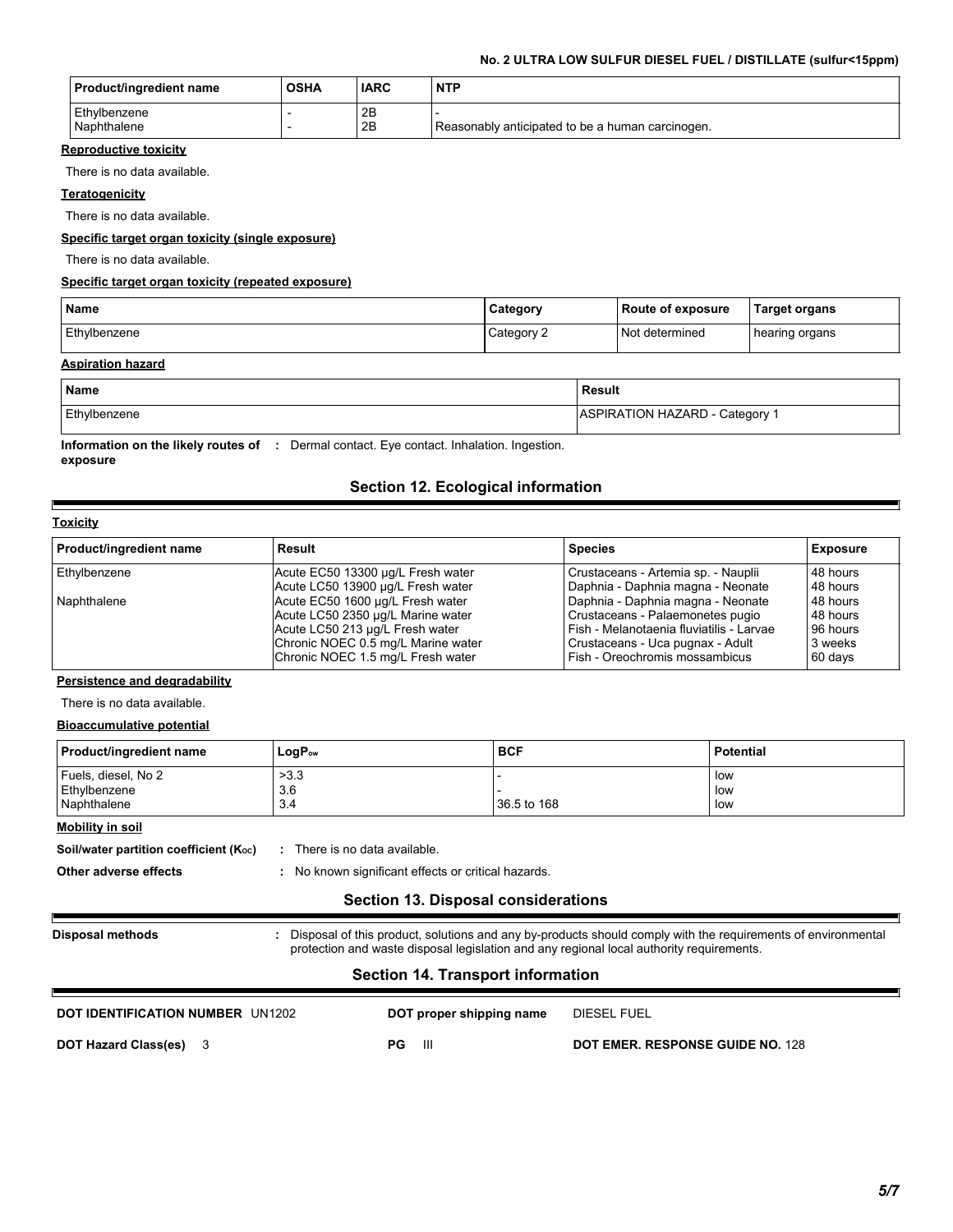#### **Section 15. Regulatory information**

| U.S. Federal regulations                                     | : TSCA 8(a) PAIR: Naphthalene                                           | <b>TSCA 8(a) CDR Exempt/Partial exemption: Not determined</b><br>United States inventory (TSCA 8b): All components are listed or exempted.<br>Clean Water Act (CWA) 307: Ethylbenzene; Naphthalene<br>Clean Water Act (CWA) 311: Ethylbenzene; Naphthalene |              |
|--------------------------------------------------------------|-------------------------------------------------------------------------|------------------------------------------------------------------------------------------------------------------------------------------------------------------------------------------------------------------------------------------------------------|--------------|
| <b>Clean Air Act Section 602 Class I Substances</b>          | : Not listed                                                            | <b>DEA List I Chemicals (Precursor Chemicals)</b>                                                                                                                                                                                                          | : Not listed |
| <b>Clean Air Act Section 602 Class II Substances</b>         | : Not listed                                                            | <b>DEA List II Chemicals (Essential Chemicals)</b>                                                                                                                                                                                                         | : Not listed |
| Clean Air Act Section 112(b) Hazardous Air Pollutants (HAPs) |                                                                         | : Listed                                                                                                                                                                                                                                                   |              |
| <b>SARA 302/304</b>                                          |                                                                         |                                                                                                                                                                                                                                                            |              |
| <b>Composition/information on ingredients</b>                |                                                                         |                                                                                                                                                                                                                                                            |              |
| No products were found.                                      |                                                                         |                                                                                                                                                                                                                                                            |              |
| <b>SARA 304 RQ</b>                                           | : Not applicable.                                                       |                                                                                                                                                                                                                                                            |              |
| <b>SARA 311/312</b>                                          |                                                                         |                                                                                                                                                                                                                                                            |              |
| <b>Hazard classifications</b>                                | : FLAMMABLE LIQUIDS - Category 3<br><b>CARCINOGENICITY - Category 2</b> |                                                                                                                                                                                                                                                            |              |
| <b>Composition/information on ingredients</b>                |                                                                         |                                                                                                                                                                                                                                                            |              |
| <b>Name</b>                                                  |                                                                         | <b>Classification</b>                                                                                                                                                                                                                                      |              |

| l Name              | <b>Classification</b>                                       |
|---------------------|-------------------------------------------------------------|
| Fuels, diesel, No 2 | FLAMMABLE LIQUIDS - Category 3                              |
|                     | CARCINOGENICITY - Category 2                                |
| Ethylbenzene        | FLAMMABLE LIQUIDS - Category 2                              |
|                     | ACUTE TOXICITY (inhalation) - Category 4                    |
|                     | SERIOUS EYE DAMAGE/ EYE IRRITATION - Category 2A            |
|                     | CARCINOGENICITY - Category 2                                |
|                     | SPECIFIC TARGET ORGAN TOXICITY (REPEATED EXPOSURE) (hearing |
|                     | organs) - Category 2                                        |
|                     | <b>ASPIRATION HAZARD - Category 1</b>                       |
| Naphthalene         | FLAMMABLE SOLIDS - Category 2                               |
|                     | ACUTE TOXICITY (oral) - Category 4                          |
|                     | CARCINOGENICITY - Category 2                                |
|                     |                                                             |

#### **SARA 313** This product (does/not) contain toxic chemicals subject to the reporting requirements of SARA Section 313 of the Emergency Planning and Community Right-To-Know Act of 1986 and of 40 CFR 372. **:**

| l Product name | <b>CAS number</b> | %   |
|----------------|-------------------|-----|
| Ethylbenzene   | $100-41-4$        | 0.1 |
| Naphthalene    | $91 - 20 - 3$     | 0.1 |

SARA 313 notifications must not be detached from the SDS and any copying and redistribution of the SDS shall include copying and redistribution of the notice attached to copies of the SDS subsequently redistributed.

#### **State regulations**

- **Massachusetts**
- None of the components are listed. **:**
- 
- **New York :** The following components are listed: Ethylbenzene; Naphthalene
- 
- **New Jersey :** The following components are listed: Ethylbenzene; Naphthalene
- 
- **Pennsylvania :** The following components are listed: Ethylbenzene; Naphthalene

#### **California Prop. 65**

**A WARNING**: This product can expose you to chemicals including Ethylbenzene, Naphthalene, which are known to the State of California to cause cancer. For more information go to www.P65Warnings.ca.gov.

| Ingredient name             | No significant risk<br>level | Maximum<br>acceptable dosage<br>level |  |
|-----------------------------|------------------------------|---------------------------------------|--|
| Ethylbenzene<br>Naphthalene | Yes.<br>Yes.                 |                                       |  |